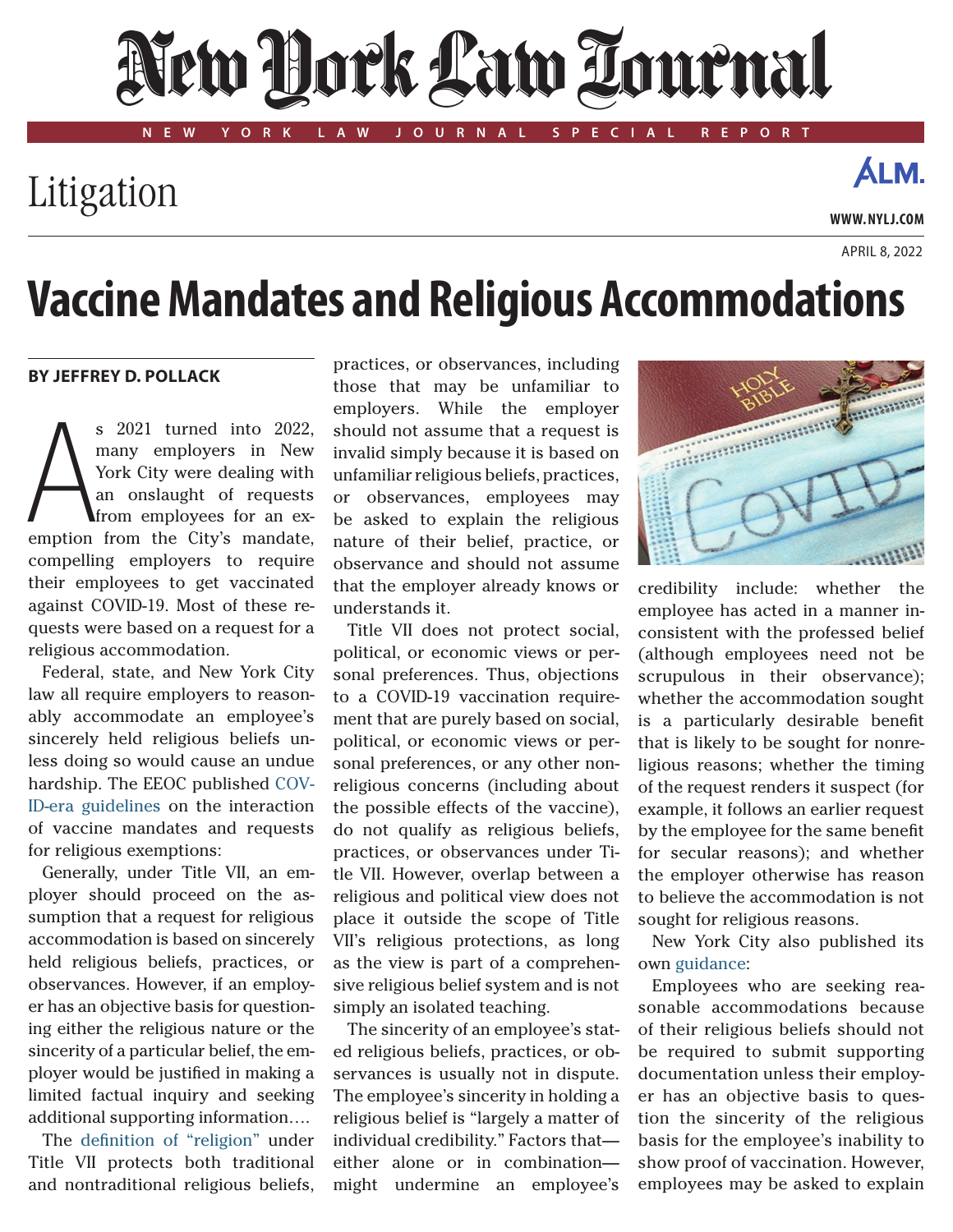the religious nature of their belief. Note that the NYCHRL protects not only employees who belong to organized religions, such as Buddhism, Christianity, Hinduism, Islam, and Judaism, but also employees who have religious, ethical, or moral beliefs that are sincerely held with the strength of religious views. The law does not protect social, political, or economic views, or personal preferences.

The balancing of asserted religious beliefs against health concerns requires a tight-rope walk through the legal landscape, and cases challenging an employer's alleged failure to accommodate claimed religious objections to the COVID vaccine are in their early stage. But a recent decision from the Eastern District of Pennsylvania, involving an employee's refusal to comply with the hospital employer's requirement to get the flu vaccine, gives some insight into how these cases may evolve.

In *Aukamp-Corcoran v. Lancaster General Hospital*, 2022 WL 507479 (E.D. Pa. Feb. 18, 2022), plaintiff was a licensed practical nurse whose primary duties involved direct patient care. In 2012, the hospital began requiring all employees to get the flu vaccine. Plaintiff got the vaccine for several years without requesting an exemption. In the intervening period, defendant granted 81 medical and 24 religious exemptions to the requirement. In 2017, plaintiff became pregnant and was concerned that the vaccine could increase her risk of miscarriage. She asked her midwife and her obstetrician to certify her for a medical exemption from the vaccine, but they both declined. Plaintiff then posted to the Vaccine Re-education Discussion Forum, a secular Facebook group, asking: "Any recommendation on how to prepare for the flu shot and how to

detox while pregnant?" Several people suggested she seek a religious accommodation.

Plaintiff heeded that advice, requesting a religious accommodation, claiming that her religion "requires her to keep her body pure from everything that contaminates the body and spirit." Retired Chief U.S. District Judge for the Eastern District of Pennsylvania Edward Cahn was tasked with reviewing all religious exemption requests from hospital employees. He determined that plaintiff did not have a sincerely held religious objection, so he denied the requested exemption. After plaintiff refused to take the vaccine, defendant terminated her.

She sued, claiming failure to accommodate her sincerely held religious belief. The *Aukamp-Corcoran* court granted summary judgment to the employer, stating: "To establish a *prima facie* case of religious discrimination, the employee must show: (1) she holds a sincere religious belief that conflicts with a job requirement; (2) she informed her employer of the conflict; and (3) she was disciplined for failing to comply with the conflicting requirement. The burden then shifts to the employer to show either (1) it made a good-faith effort to reasonably accommodate the religious belief, or (2) such an accommodation would work an undue hardship upon the employer and its business." Id. at \*3 (citations omitted).

#### **Bona-Fide Belief Necessary**

The court found plaintiff did not have a sincerely held religious belief:

[B]oth the circumstances and timing surrounding Plaintiff's request for a religious-based exemption to Defendant's vaccine requirement are suspicious. In terms of the timing, Plaintiff admitted that she only requested her religious-based exemption after she had researched

vaccines "from a medical perspective." She did not request a religious exemption until after she unsuccessfully petitioned her midwife and her medical doctor for a medical-based exemption from the vaccination requirement….

Obviously, an employee's longstanding religious practice is much less likely to be disingenuous than if the employee only adopted the religious belief a short time before requesting an accommodation. In this case, most of the evidence points to the fact that Plaintiff's alleged religious objection to vaccination developed shortly before her exemption request was submitted. Plaintiff's argument that her beliefs began to evolve in the spring of 2017 as a "natural progression from medical to religious" is unpersuasive, as she testified that she began researching vaccines in April of 2017 "from a medical perspective," not from a religious perspective…. Accordingly, [the court] find[s] the timing of Plaintiff's development of religious issues with vaccination to be suspicious and find that this timing points to a lack of sincerity in her religious beliefs.…

There is no dispute that Plaintiff had routinely undergone vaccination for many years after Defendant made it mandatory prior to submitting her exemption request. It is also undisputed that Plaintiff had multiple tattoos and piercings, and Defendant alleges that these things do not align with Plaintiff's claim that the Bible compelled her to keep her blood "pure under all circumstances and free from contaminates." As the EEOC permits an employer to consider "whether the employee has behaved in a manner markedly inconsistent with the professed belief" in evaluating the employee's sincerity, I find this evidence also does not